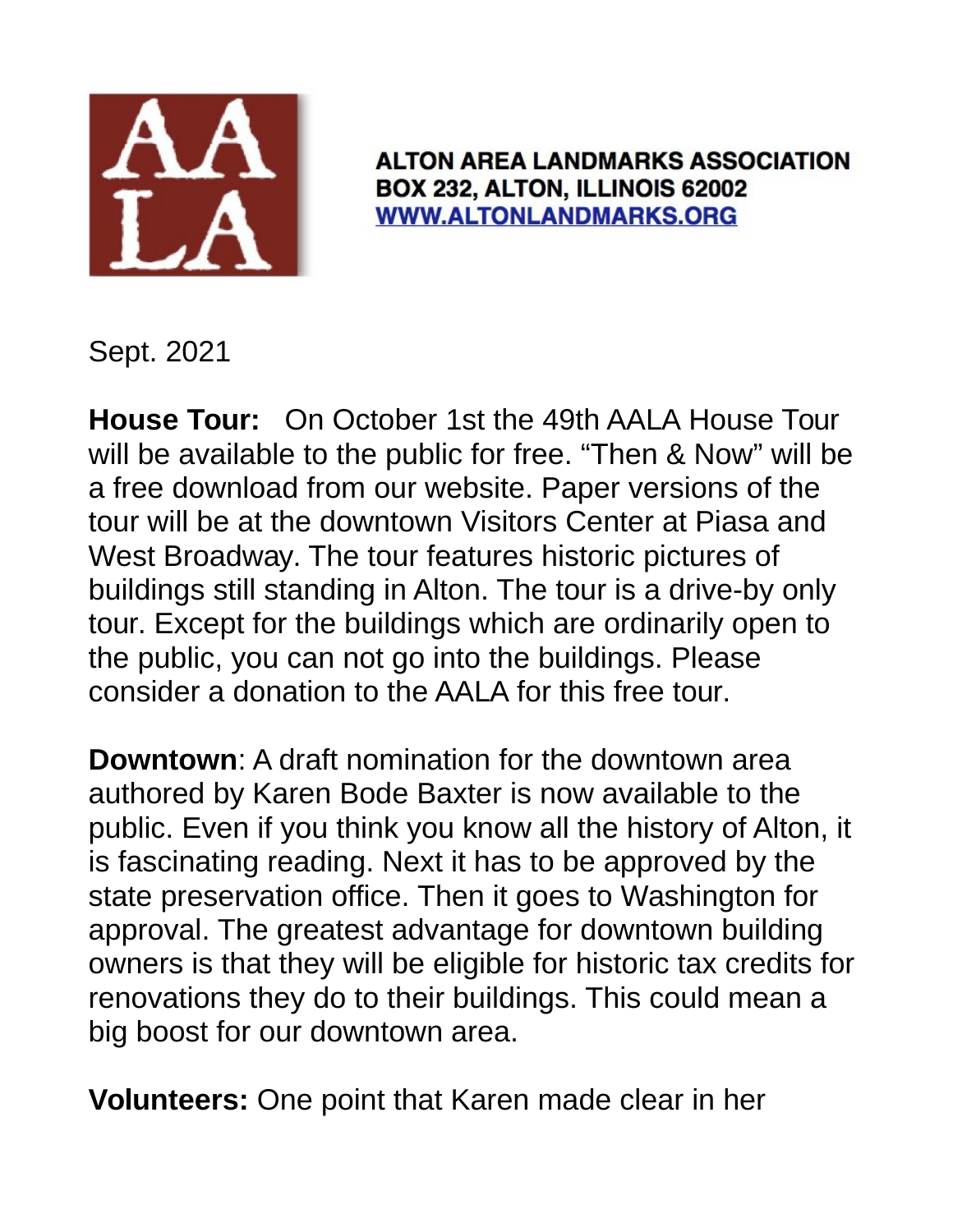presentations was her gratitude for all the hard work that the 30 volunteers did on this nomination. The AALA and Main Street asked for volunteers and they appeared. Karen was impressed by the number and expertise of our volunteers. Evidently other cities have not responded as well as Alton did. Karen did a special call out for Ann Davidson for her research in the City Directories.

**Welcome:** The American Women's League Chapter House has a new owner. One of nine buildings in Alton listed individually on the National Register of Historic Places, it was converted into a living space years ago. The new owner is from St. Louis and has been looking to Alton to move for some time.

**Barth Park:** Drive by the river side of Barth Park and see the beautiful flowers at the park entrance. Thanks to the park neighbor who tends to the flowers and plantings there. Thanks to all the park neighbors who help keep our parks beautiful.

**Pay Pal:** We now have PayPal on our website. If you wish to pay your dues or make a donation to the AALA, you can do it with a credit card through Pay Pal rather than mailing a check. Click on "Donations" on www.altonlandmarks.org and follow the instructions. Thank you.

**Donations**: Donations can be mailed to the AALA, Box 232, Alton, IL 62002. Individual dues are \$15.00 a year. Family membership is \$25.00 a year. Contributions are tax deductible. Help us be a strong voice in preserving historic Alton. Thank you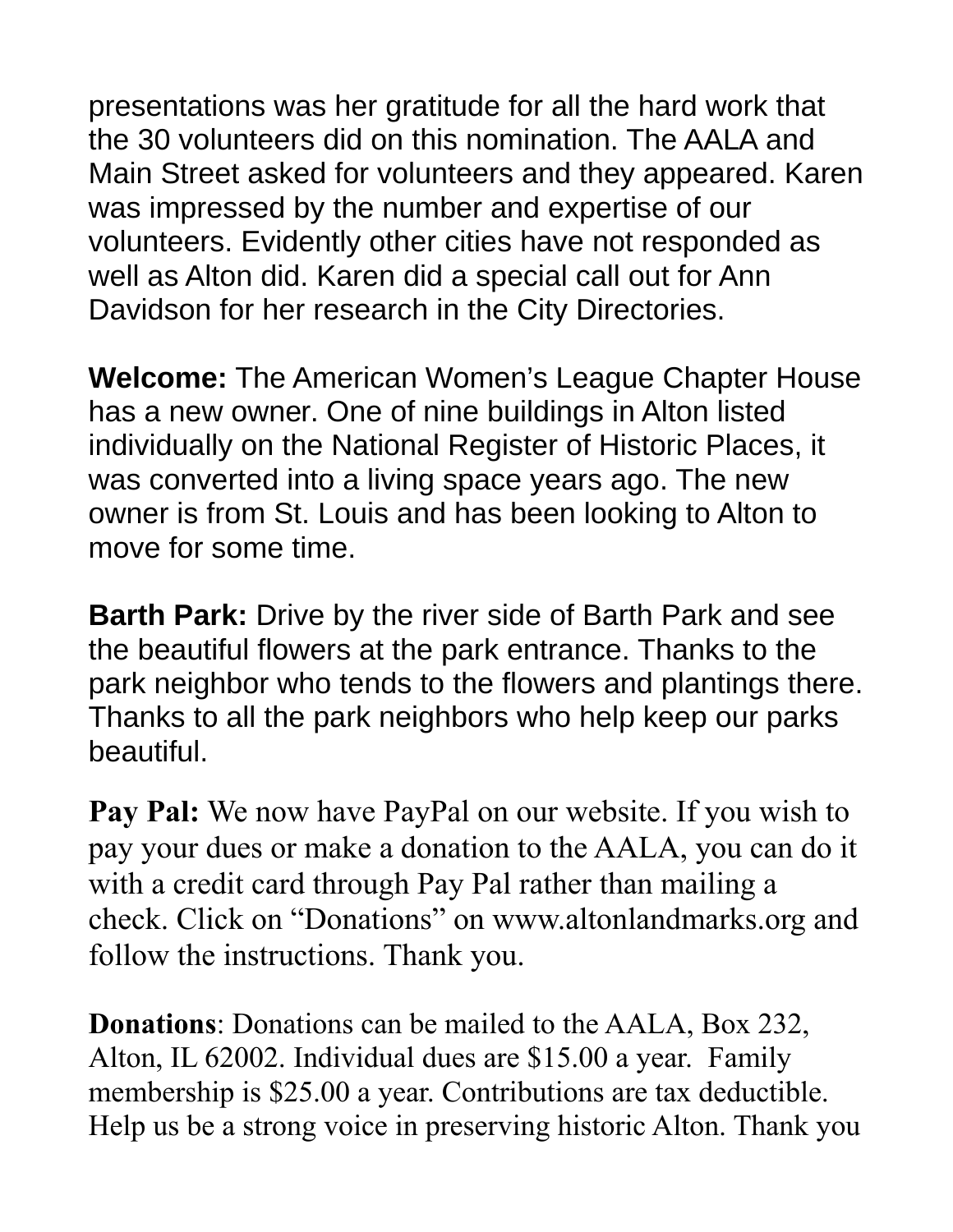for your support. And remember to contribute to the other local organizations that enrich your life.

**Sidewalks:** Consider adopting a brick sidewalk to clean off. Our brick streets and sidewalks give Alton its character. Too many of our brick sidewalks are covered with grass. If they are cleaned off, people will use them and they will remain clean. Any bushes and shrubs should be cleared off sidewalks for safety. Lots of people are walking for exercise and fun. They deserve clean sidewalks.

**Free**: We have released our 2020 AALA Kit House Tour free to the public. This is our 48th annual house tour. It is on our website, www.altonlandmarks.org. A paper version of the tour guide is available at the downtown Visitor's Center's outside box. We have Pay Pal on our website now if you wish to make a donation to the AALA.

**William Street**: The first two blocks of William Street have be repaired and rebricked. Now that leaves the remaining three blocks to be fixed. Utility workers say that new gas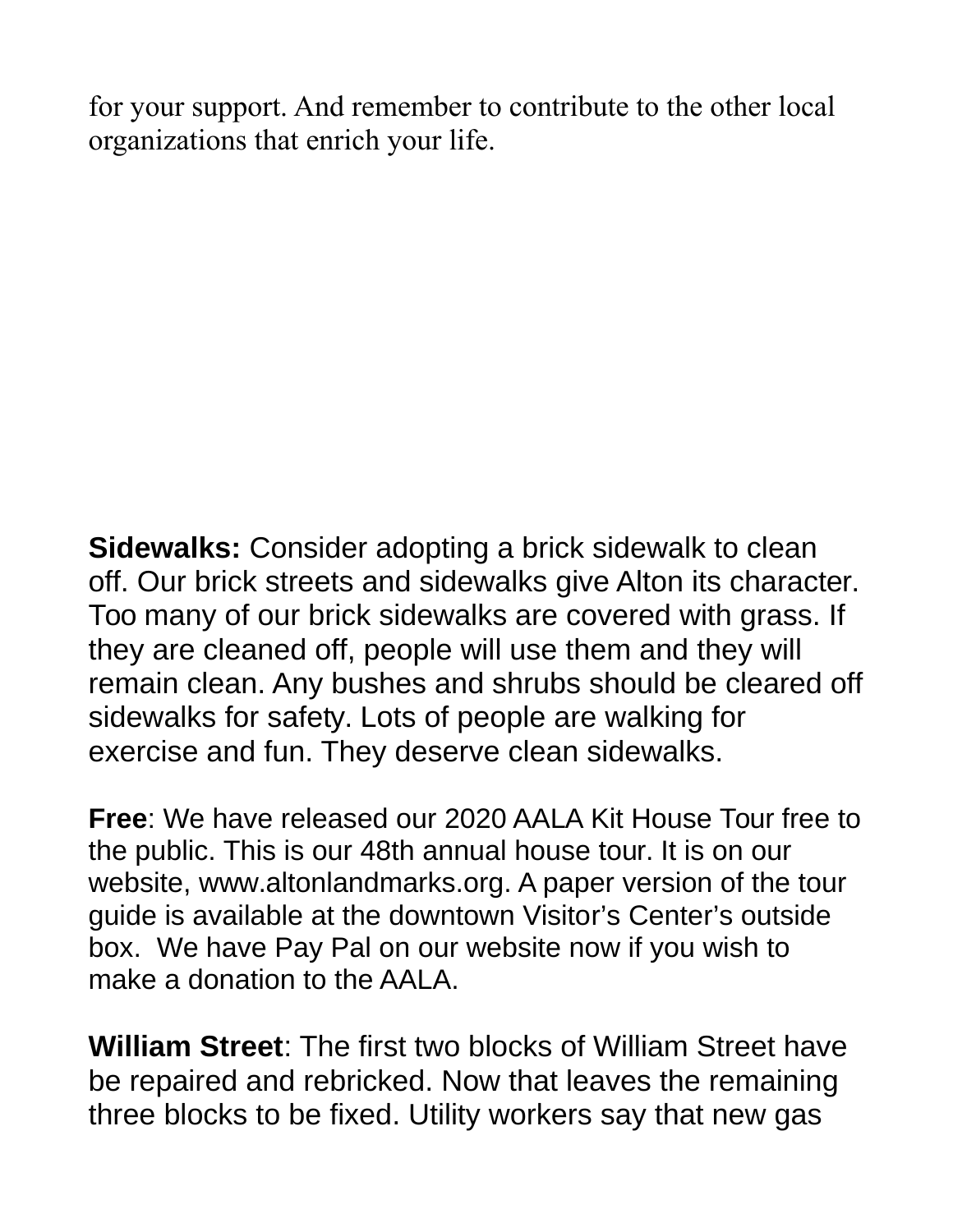lines are planned for that area next year. Then perhaps the rest of William Street will be completed.

**WINDOWS**: Nothing changes the character of historic homes like replacement windows. Please consider repairing your original windows before you forever change the visual appeal of your historic home.

**KOENIG HOUSE**- The Koenig House (829 East Fourth St.) is in need of immediate repairs. We hope the Alton Museum, which owns it, can attend to it before it gets any worse. The Museum is facing fines for code ordinance violations. The Wilhelm House (314 Oak), also owned by the Museum, has been condemned by the city. The Museum board has a responsibility to maintain their buildings.

**Facebook:** The AALA has a Facebook site now. Check it out and give us suggestions. https://www.facebook.com/Alton-Area-Landmarks-Association-307793659892024/

**REVITALIZED:** Local attorney John Simmons and his wife Jayne have announced their plans to invest \$75 million to the revitalization to downtown Alton. Mr. Simmons has been for the last year and a half acquiring buildings in Alton. His plan divides the downtown into three districts: the Grand Entertainment District, the Broadway Makers District and the Jacoby Arts District. This could be an exciting rebirth for our area.

**Accepted:** The Abbott Machine Company building, formerly the Alton Gas & Electric Power House on the Great River Road, has been accepted to be on the National Register of Historic Places. The building, at 700 West Broadway, was built in 1913. Other than the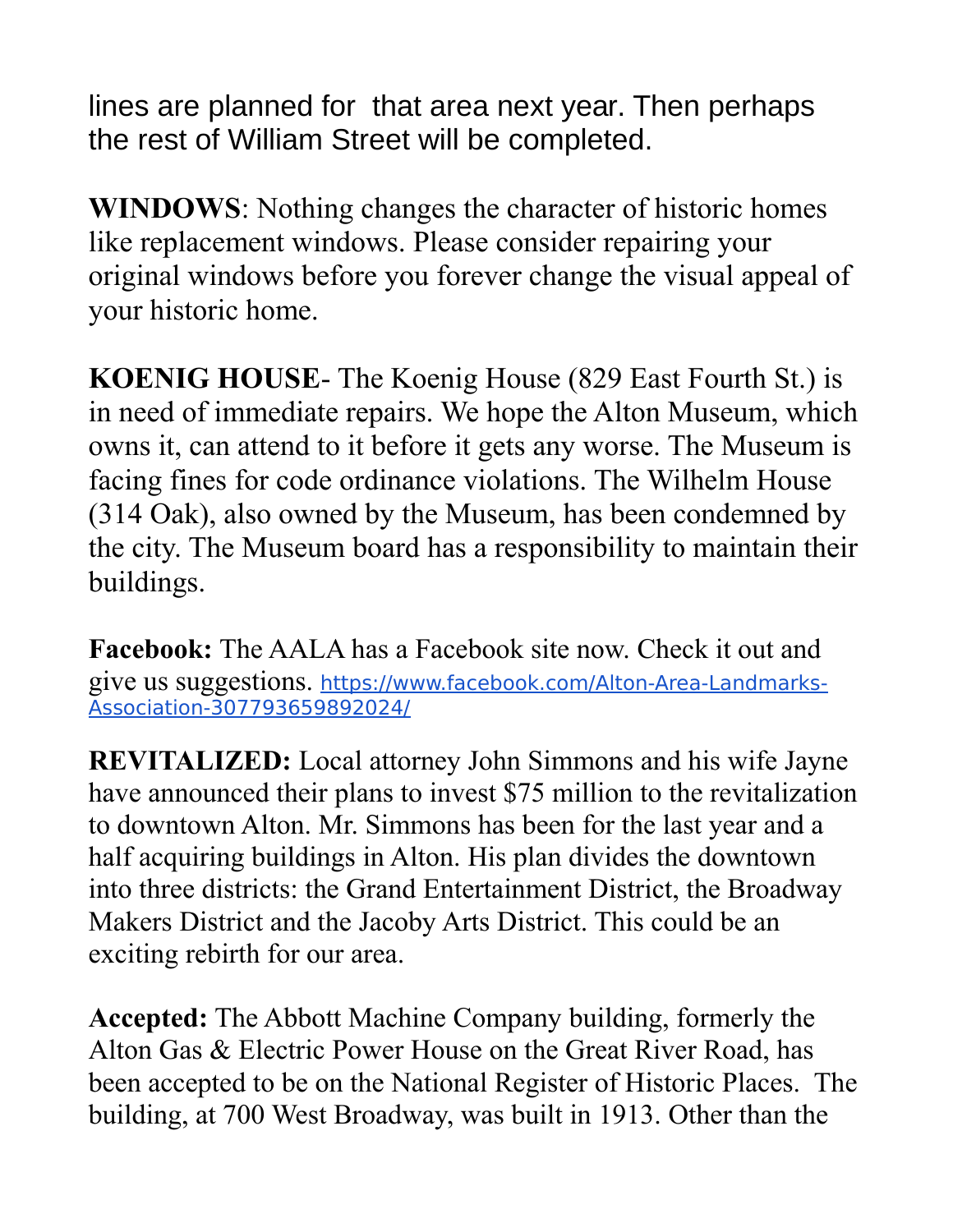Union Brewery at 1421 Pearl Street, this is Alton's first industrial building to be on the Register. The AALA is trying to offer a tour of the building in the near future.

**Gift:** The Tinner's Anvil at 211 Langdon is selling pieces of terra cotta for the AALA. They are perfect for backyard gardens. The AALA gets a commission for each piece sold.

**Did you know?:** A towboat with the maximum length of barges (five) is longer than the Titanic. 1000 feet plus vs. 889 feet.

Hayner Library: The AALA has bought three file cabinets for the growing Alton House History Repository. Stored at the Genealogy and Local History Library at 401State Street, the Repository was begun with 300 house histories written for past AALA Historic House Tours. Now the total is over 3000 histories. Every year as new histories are written for the House Tour and as the library staff add more information to existing histories, storage has become a problem. Hopefully, these cabinets will ease that problem.

**Haskell House**: Here's a new development which may help save the Haskell House in Haskell Park. The city owned house needs a use to be saved. Britta Haggard and Sue Utgaard have proposed using the house as a children's museum. Britt and Sue have been meeting with local groups, neighbors, and city officials to build support. If these two ladies can get this project going, this could be a win-win situation for the city of Alton, the Haskell House and our area's children.

The other important news about the Haskell House is